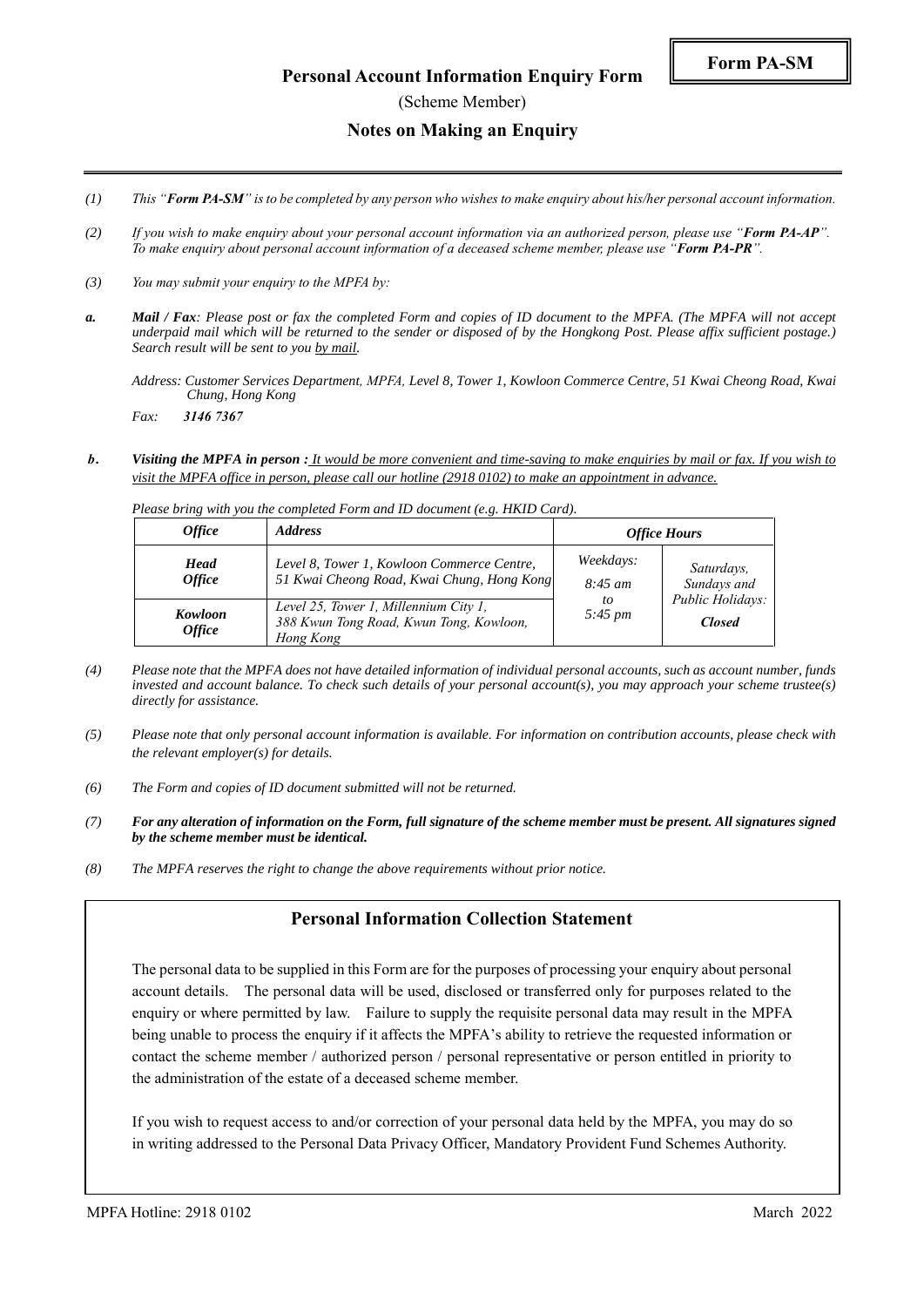# 個人帳戶資料查詢表格

( 計 劃 成 員 )

## 查詢須知

- (1) 本 「 表 格 **PA-SM**」 供 擬 查 詢 其 個 人 帳 戶 資 料 的 人 士 填 寫 。
- (2) 如 閣 下 擬 授 權 他 人 , 代 辦 查 詢 閣 下 的 個 人 帳 戶 資 料 , 請 填 寫 「 表 格 **PA-AP**」。 如 擬 查 詢 已 故 計 劃 成 員 的 個 人 帳 戶 資 料 , 請 填 寫 「 表 格 **PA-PR**」。
- (3) 閣 下 可 選 擇 以 下 列 方 法 向 積 金 局 提 交 查 詢 :
- a. 郵遞/傳真:請閣下將已填妥的表格及有關身分證明文件副本郵遞或傳真至積金局。(積金局不會 接收郵資不足的郵件,有關郵件將由香港郵政退回寄件人或予以銷毀。請支付足額郵資。)積金 局將以<u>信函</u>回覆閣下。

地址:香港葵涌葵昌路 51 號九龍貿易中心 1 座 8 樓 積金局 客戶服務處

傳 真 : **3146 7367**

b. 親臨積金局:透過郵寄或傳真提交查詢,會更為方便省時。如欲親身到訪積金局辦事處,請先 致雷熱線 (2918 0102) 預約。

請閣下攜同已填妥的表格及有關身分證明文件(如身分證)親臨積金局辦事處杳詢。

| 辦事處   | 地址                           | 辦公時間                    |                 |
|-------|------------------------------|-------------------------|-----------------|
| 總辦事處  | 香港葵涌葵昌路51號九龍貿易中心1座8樓         | 星期一至五:                  | 星期六、日<br>及公眾假期: |
| 九龍辦事處 | 香港九龍觀塘觀塘道388號創紀之城1期1座<br>25樓 | 上午8時45分<br>至<br>下午5時45分 | 休息              |

- (4) 請注意,積金局紀錄並無個人帳戶的詳細資料,如帳戶號碼、所選擇之基金組合或戶口結餘等。 閣 下 可 直 接 向 有 關 強 積 金 受 託 人 查 詢 。
- (5) 請注意,積金局只能提供有關成員的個人帳戶資料。如欲查詢其他的強積金供款帳戶資料,請向 有關僱主查詢。
- (6) 已 遞 交 之 表 格 及 身 分 證 明 文 件 副 本 將 不 予 退 還 。

### (7) 表格上的資料如有刪改,有關成員必須在旁簽署作實。有關成員的所有簽署必須相同一致,否則 該 查 詢 將 不 獲 處 理 。

(8) 積 金 局 保 留 權 利 更 改 以 上 條 文 而 不 作 另 行 通 知 。

# 個 人 資 料 收 集 聲 明

藉 本 表 格 提 供 的 個 人 資 料 , 乃 為 處 理 閣 下 要 求 查 閱 個 人 帳 戶 資 料 之 用 。 有 關 資 料 只 會 因 應 與 該 項 查 詢 有 關 的 用 途 或 在 法 律 允 許 的 情 況 下 加 以 使 用、披 露 或 轉 移。 如 未 能 提 供 所 需 個 人 資 料, 以 致 積 金 局 難 以 抽 取 所 要 求 杳 閲 的 資 料 或聯絡計劃成員/獲授權人/遺產代理人 或具有優先權利管理計劃成員遺 產的人士,則積金局可能無法處理閣下的查詢。

如 欲 查 閱 及 / 或 更 正 閣 下 存 於 積 金 局 的 個 人 資 料, 可 致 函 強 制 性 公 積 金 計 劃 管 理 局 個 人 資 料 私 隱 主 任 , 提 出 有 關 要 求 。